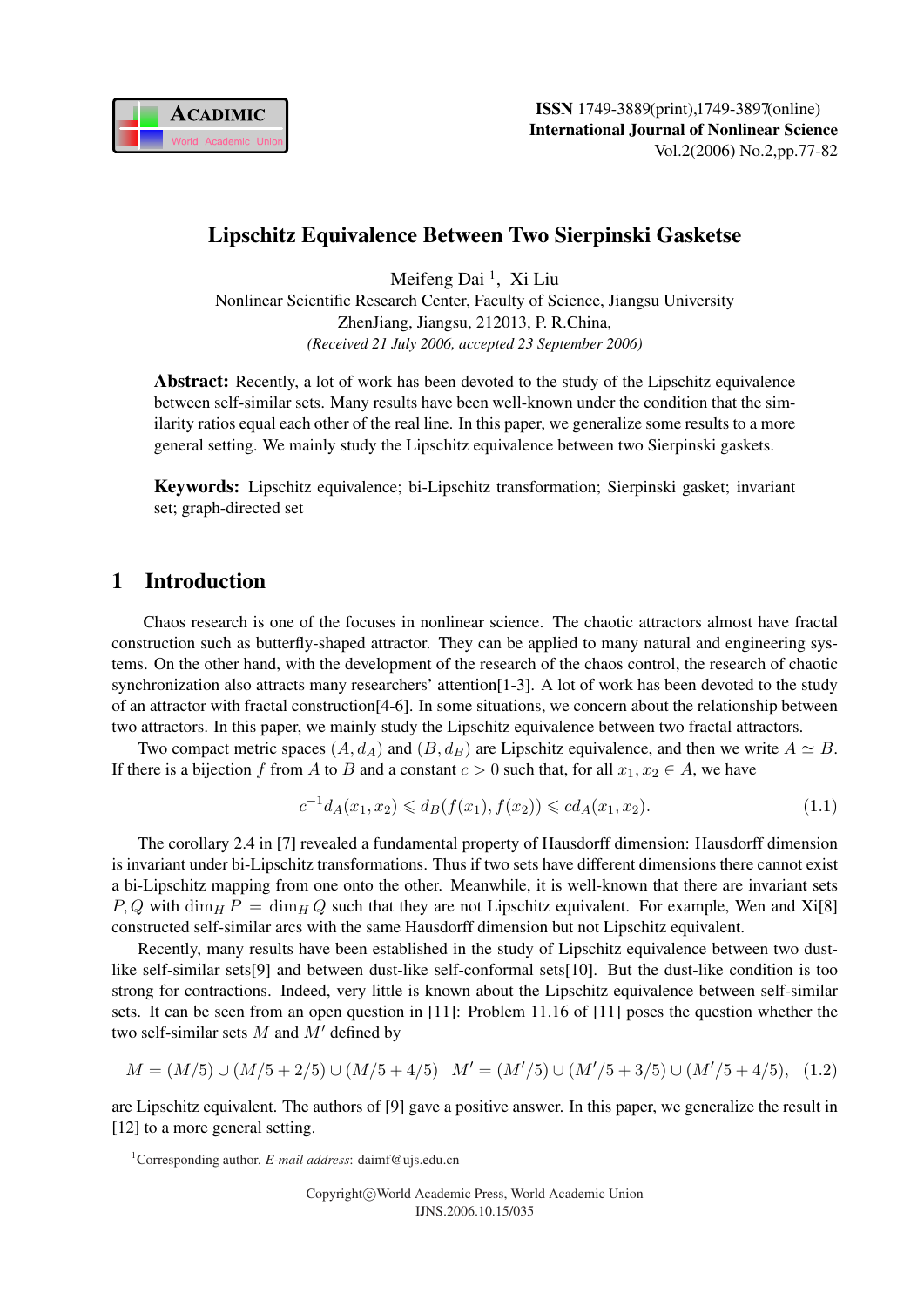#### 2 Notations

Let  $\{f_i\}_{i=1}^N$  be a family of contractive similitudes in  $\mathbb{R}^n$ . Then there is a unique non-empty compact set E called the invariant set or self-similar set of system  $\{f_i\}_{i=1}^N$  such that  $E =$  $\overline{N}$  $i=1$  $f_i(E)^{[13]}$ . If  $f_i(E) \cap$  $f_j(E) = \emptyset$  for all  $i \neq j$ , the self-similar E is called dust-like.

Let  $\{f_i\}_{i=1}^N$  and  $\{g_i\}_{i=1}^N$  be two families of contractive similitudes of the real line whose invariant set are E and F. Suppose E and F are dust-like, and the contraction ratios of  $f_i$  and  $g_i$  are equal for all  $1 \leq i \leq N$ . Then it is easy to show that E and F are Lipschitz equivalent. This result can be generalized to graph-directed sets, which play an important role in our study.

We recall the definition of graph-directed sets<sup>[14]</sup>. Let  $G = (V, \Gamma)$  be a directed graph with vertex  $V = \{1, \dots N\}$  and directed-edge set Γ. We assume that for any  $1 \leq i \leq N$ , there is at least one edge starting from vertex *i*. For any edge  $e \in \Gamma$ , there is a corresponding similitude  $T_e : \mathbb{R}^n \to \mathbb{R}^n$  with similitude ratio  $\rho_e \in (0, 1)$ . That is,  $|T_e(x) - T_e(y)| = \rho_e |x - y|$ ,  $\forall x, y \in \mathbb{R}^n$ . The graph G labeled with the similitudes  $T_e$  will be denoted by  $G^*$ . We call G the base graph of  $G^*$ . The set of edges from i to j is denoted by  $\Gamma_{i,j}$ . The graph-directed sets on  $G^*$  are the unique non-empty compact sets  $\{E_i\}_{i=1}^N$  satisfying

$$
E_i = \bigcup_{j=1}^N \bigcup_{e \in \Gamma_{i,j}} T_e(E_j), 1 \leqslant i \leqslant N.
$$

We call  ${E_i}_{i=1}^N$  dust-like, if the above union is a disjoint union for each i.

**Theorem 2.1.**<sup>[12]</sup> Let  $\{E_i\}_{i=1}^N$  and  $\{F_i\}_{i=1}^N$  be the graph-directed sets on  $G^*$  and  $H^*$  respectively. If (1) The base graphs coincide, i.e.,  $G = H$ ;

(2) For each edge e of G, the similitude  $S_e$  and  $T_e$  have the same ratio  $\rho_e$ ;

(3)  ${E_i}_{i=1}^N$  and  ${F_i}_{i=1}^N$  are dust-like,

then,  $E_i \simeq F_i$  holds for  $1 \leq i \leq N$ .

With the result in graph-directed sets, the authors of [12] proved that the two self-similar sets M and  $M'$ defined by (1.2) are Lipschitz equivalent.

#### 3 Lipschitz equivalence of two Sierpinski gaskets

The two Sierpinski gaskets we study here are generated by two families of contractive similitudes. Notice that all the similarity ratios in (1.2) equal  $\frac{1}{5}$  of the real line. Now we begin to consider the case that the similarity ratios equal  $\frac{1}{5}$  in  $\mathbb{R}^2$ .

**Definition 3.1.** We establish an orthogonal coordinate system as follows. Take the origin to be a vertex of D. Then  $D = [0, 1] \times [0, 1]$  and E can be regarded as the attractor of the iterated function system  $\{f_1, f_2, \dots, f_9\}$  with the stronger separation condition, where  $f_i(x) = \frac{x}{5} + b_i$ ,  $i = 1, 2, \dots, 9$ , and  $b_1 =$  $(0,0), b_2 = (\frac{2}{5},0), b_3 = (\frac{4}{5},0), b_4 = (0, \frac{2}{5})$  $(\frac{2}{5}), b_5 = (\frac{2}{5}, \frac{2}{5})$  $(\frac{2}{5}), b_6 = (\frac{4}{5}, \frac{2}{5})$  $(\frac{2}{5}), b_7 = (0, \frac{4}{5})$  $(\frac{4}{5}), b_8 = (\frac{2}{5}, \frac{4}{5})$  $(\frac{4}{5}), b_9 = (\frac{4}{5}, \frac{4}{5})$  $\frac{4}{5}$ ). We have the Sierpinski gasket  $E =$  $\frac{9}{1}$  $i=1$  $f_i(E)$ , which is shown in Figure 1.

The other set F can be regarded as the attractor of the iterated function system  ${g_1, g_2, \dots, g_9}$ , where  $g_i(x) = \frac{x}{5} + c_i$ ,  $i = 1, 2, \dots, 9$ , and  $c_1 = (0, 0)$ ,  $c_2 = (\frac{3}{5}, 0)$ ,  $c_3 = (\frac{4}{5}, 0)$ ,  $c_4 = (0, \frac{3}{5})$  $(\frac{3}{5}), c_5 = (\frac{3}{5}, \frac{3}{5})$  $\frac{3}{5}$ ),  $c_6 = (\frac{4}{5}, \frac{3}{5})$  $(\frac{3}{5}), c_7 = (0, \frac{4}{5})$  $(\frac{4}{5}), c_8 = (\frac{3}{5}, \frac{4}{5})$  $(\frac{4}{5}), c_9 = (\frac{4}{5}, \frac{4}{5})$  $\frac{4}{5}$ ). We have the Sierpinski gasket  $F =$  $\frac{9}{1}$  $i=1$  $g_i(F)$ , which is shown in Figure 2.

**Theorem 3.2.** For two Sierpinski gaskets E and F defined by Definition 3.1, we have  $E \simeq F$ . **Proof.** We first consider the set  $F$ , let the following sets

 $F_1 = F$ ,  $F_2 = F \cup (F + (1,0)),$  $F_3 = F \cup (F + (0,1)),$  $F_4 = F \cup (F + (1,0)) \cup (F + (2,0)),$  $F_5 = F \cup (F + (0,1)) \cup (F + (0,2)),$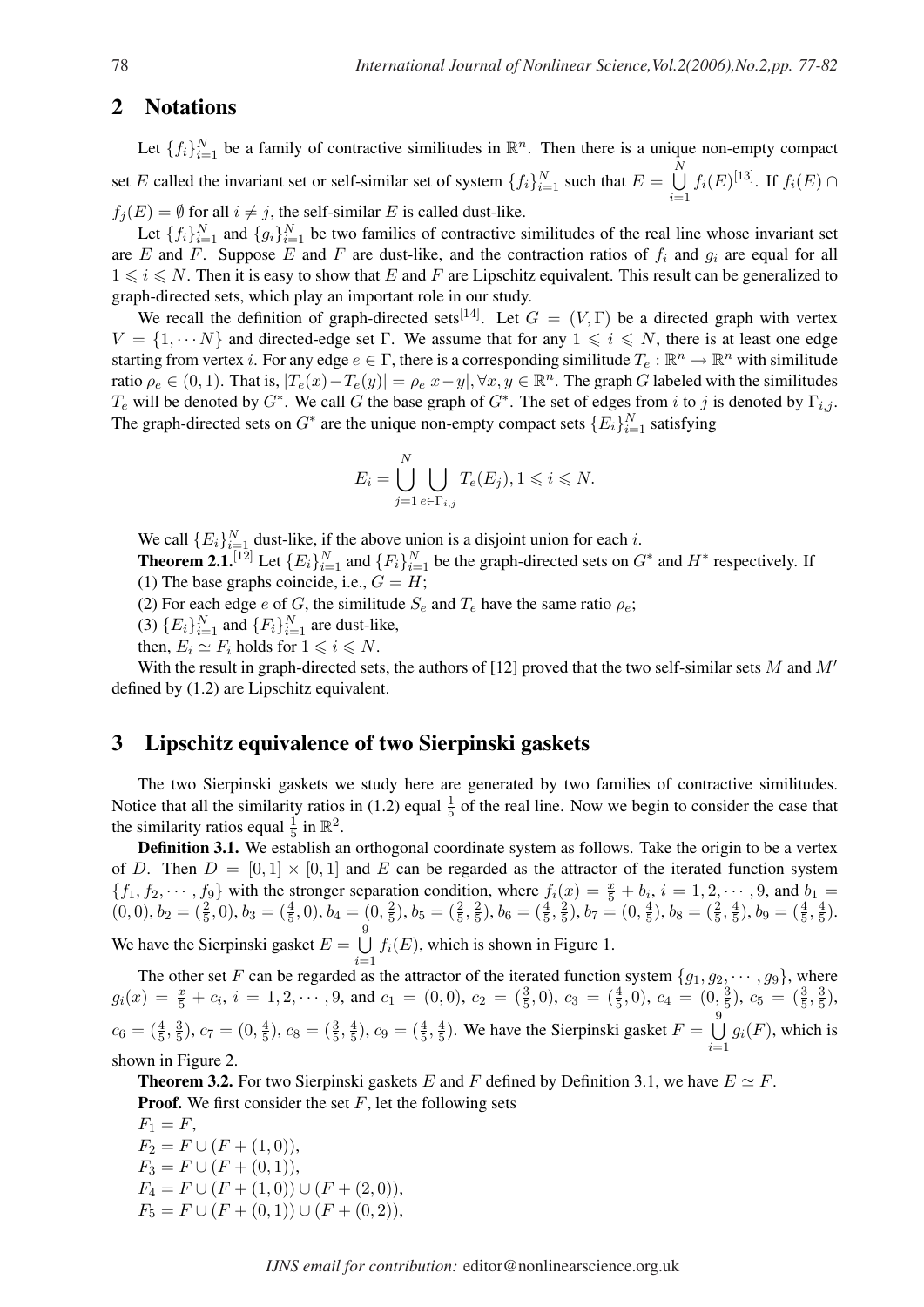$$
F_6 = F \cup (F + (1,0)) \cup (F + (0,1)) \cup (F + (1,1)),
$$
  
\n
$$
F_7 = F \cup (F + (1,0)) \cup (F + (2,0)) \cup (F + (0,1)) \cup (F + (1,1)) \cup (F + (2,1)),
$$
  
\n
$$
F_8 = F \cup (F + (1,0)) \cup (F + (0,1)) \cup (F + (1,1)) \cup (F + (0,2)) \cup (F + (1,2)),
$$
  
\n
$$
F_9 = F \cup (F + (1,0)) \cup (F + (2,0)) \cup (F + (0,1)) \cup (F + (1,1))
$$
  
\n
$$
\cup (F + (2,1)) \cup (F + (0,2)) \cup (F + (1,2)) \cup (F + (2,2)).
$$



Figure 1: 1st generation of E



Figure 2: 1st generation of F

From 
$$
g_i(x) = \frac{x}{5} + c_i, i = 1, 2, \dots, 9
$$
, we can obtain that  
\n
$$
F_1 = \frac{F}{5} \cup (\frac{F}{5} + (\frac{3}{5}, 0)) \cup (\frac{F}{5} + (\frac{4}{5}, 0)) \cup (\frac{F}{5} + (\frac{3}{5}, \frac{3}{5}))
$$
\n
$$
\cup (\frac{F}{5} + (\frac{4}{5}, \frac{3}{5})) \cup (\frac{F}{5} + (0, \frac{4}{5})) \cup (\frac{F}{5} + (\frac{3}{5}, \frac{4}{5}))
$$
\n
$$
= \frac{F_1}{5} \cup (\frac{F_2}{5} + (\frac{3}{5}, 0)) \cup (\frac{F_3}{5} + (0, \frac{3}{5})) \cup (\frac{F_6}{5} + (\frac{3}{5}, \frac{3}{5}))
$$
\n
$$
F_2 = F \cup (F + (1, 0))
$$
\n
$$
= \frac{F}{5} \cup (\frac{F}{5} + (\frac{4}{5}, 0)) \cup (\frac{F}{5} + (\frac{4}{5}, 0)) \cup (\frac{F}{5} + (\frac{3}{5}, \frac{3}{5}))
$$
\n
$$
\cup (\frac{F}{5} + (\frac{4}{5}, \frac{3}{5})) \cup (\frac{F}{5} + (\frac{4}{5}, 0)) \cup (\frac{F}{5} + (\frac{3}{5}, \frac{3}{5}))
$$
\n
$$
\cup (\frac{F}{5} + (1, 0)) \cup (\frac{F}{5} + (\frac{8}{5}, 0)) \cup (\frac{F}{5} + (\frac{8}{5}, \frac{4}{5})) \cup (\frac{F}{5} + (\frac{3}{5}, \frac{3}{5}))
$$
\n
$$
= \frac{F_1}{5} \cup (\frac{F_4}{5} + (\frac{3}{5}, 0)) \cup (\frac{F_2}{5} + (\frac{8}{5}, \frac{4}{5})) \cup (\frac{F_3}{5} + (\frac{8}{5}, \frac{4}{5})) \cup (\frac{F_4}{5} + (\frac{8}{5}, \frac{3}{5}))
$$
\n
$$
= \frac{F_1}{5} \cup (F_1 + (0, 1))
$$
\n
$$
= \frac{F_1}{5} \cup (F_2 + (\frac{3}{5}, 0)) \cup (\frac{F_
$$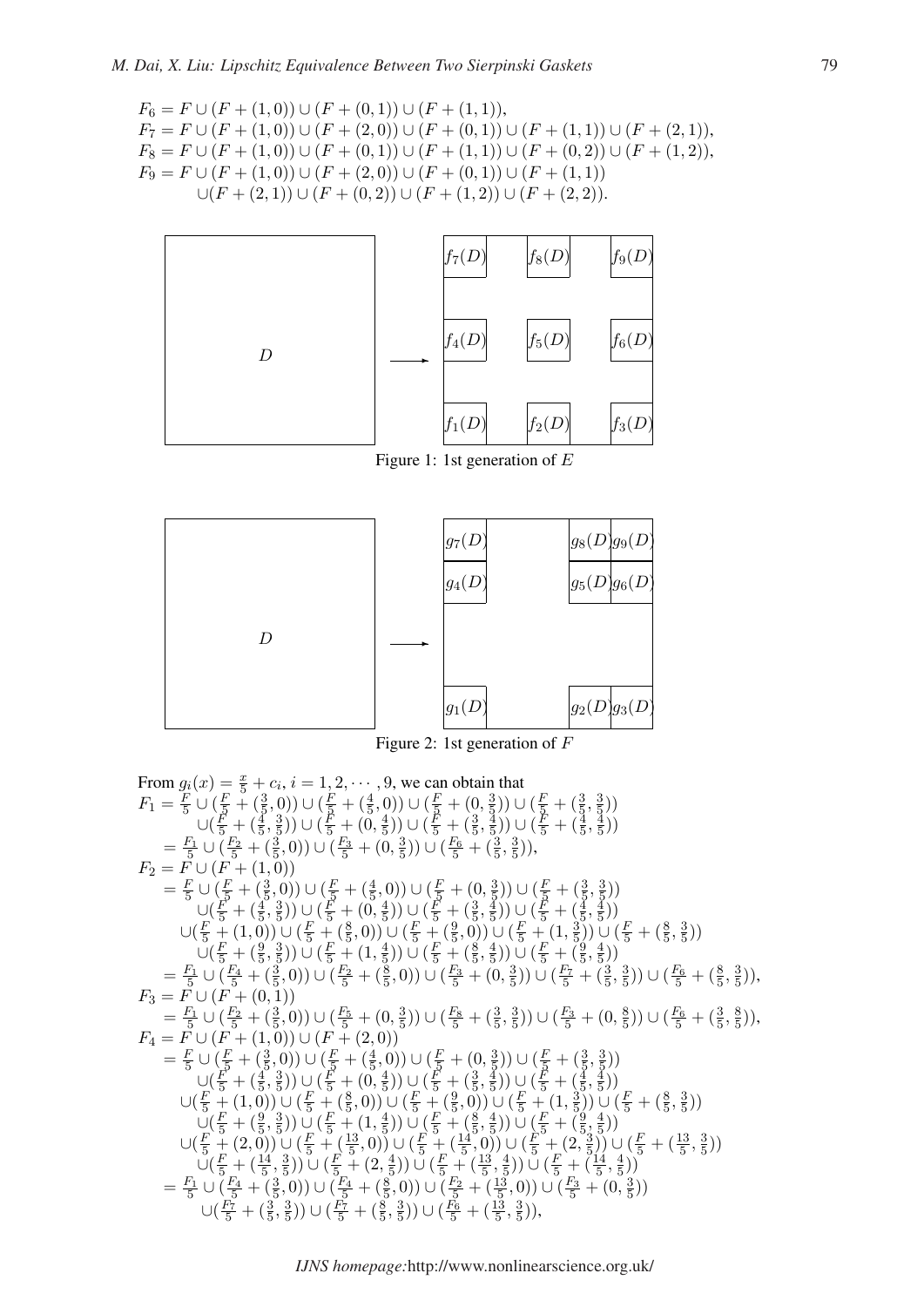$$
F_5 = F \cup (F + (0,1)) \cup (F + (0,2))
$$
\n
$$
= \frac{F_5}{} \cup (\frac{F_5}{5} + (\frac{3}{5},0)) \cup (\frac{F_5}{5} + (\frac{3}{5},\frac{3}{5})) \cup (\frac{F_5}{5} + (\frac{3}{5},\frac{3}{5}))
$$
\n
$$
F_6 = F \cup (F_6 + (\frac{3}{5},0)) \cup (\frac{F_6}{5} + (0,\frac{3}{5})) \cup (\frac{F_6}{5} + (\frac{3}{5},\frac{3}{5}))
$$
\n
$$
F_6 = F \cup (F_6 + (\frac{3}{5},0)) \cup (F_6 + (\frac{3}{5},0)) \cup (F_6 + (\frac{3}{5},\frac{3}{5}))
$$
\n
$$
F_6 = F \cup (F_6 + (\frac{3}{5},0)) \cup (F_6 + (\frac{3}{5},0)) \cup (F_6 + (\frac{3}{5},\frac{3}{5}))
$$
\n
$$
F_6 = F \cup (F_6 + (\frac{3}{5},0)) \cup (F_6 + (\frac{3}{5},0)) \cup (F_6 + (\frac{3}{5},\frac{3}{5}))
$$
\n
$$
F_6 = F \cup (F_6 + (\frac{3}{5},0)) \cup (F_6 + (\frac{3}{5},0)) \cup (F_6 + (\frac{3}{5},\frac{3}{5}))
$$
\n
$$
F_6 = F \cup (F_6 + (\frac{3}{5},0)) \cup (F_6 + (\frac{3}{5},0)) \cup (F_6 + (\frac{3}{5},\frac{3}{5}))
$$
\n
$$
F_6 = F \cup (F_6 + (\frac{3}{5},0)) \cup (F_6 + (\frac{3}{5},0)) \cup (F_6 + (\frac{3}{5},\frac{3}{5}))
$$
\n
$$
F_7 = F \cup (F_7 + (\frac{3}{5},0)) \cup (F_7 + (\frac{3}{5},0)) \cup (F_7 + (\frac{3}{5},0)) \cup (F_7 + (\frac{3}{5},\frac{3}{5}))
$$
\n
$$
F_7 = F \cup (F_7 + (\frac{3}{5},0)) \cup (F_7 + (\frac{3}{5},0)) \cup (F_7 + (\frac{3}{5},0)) \cup (F_7 + (\frac
$$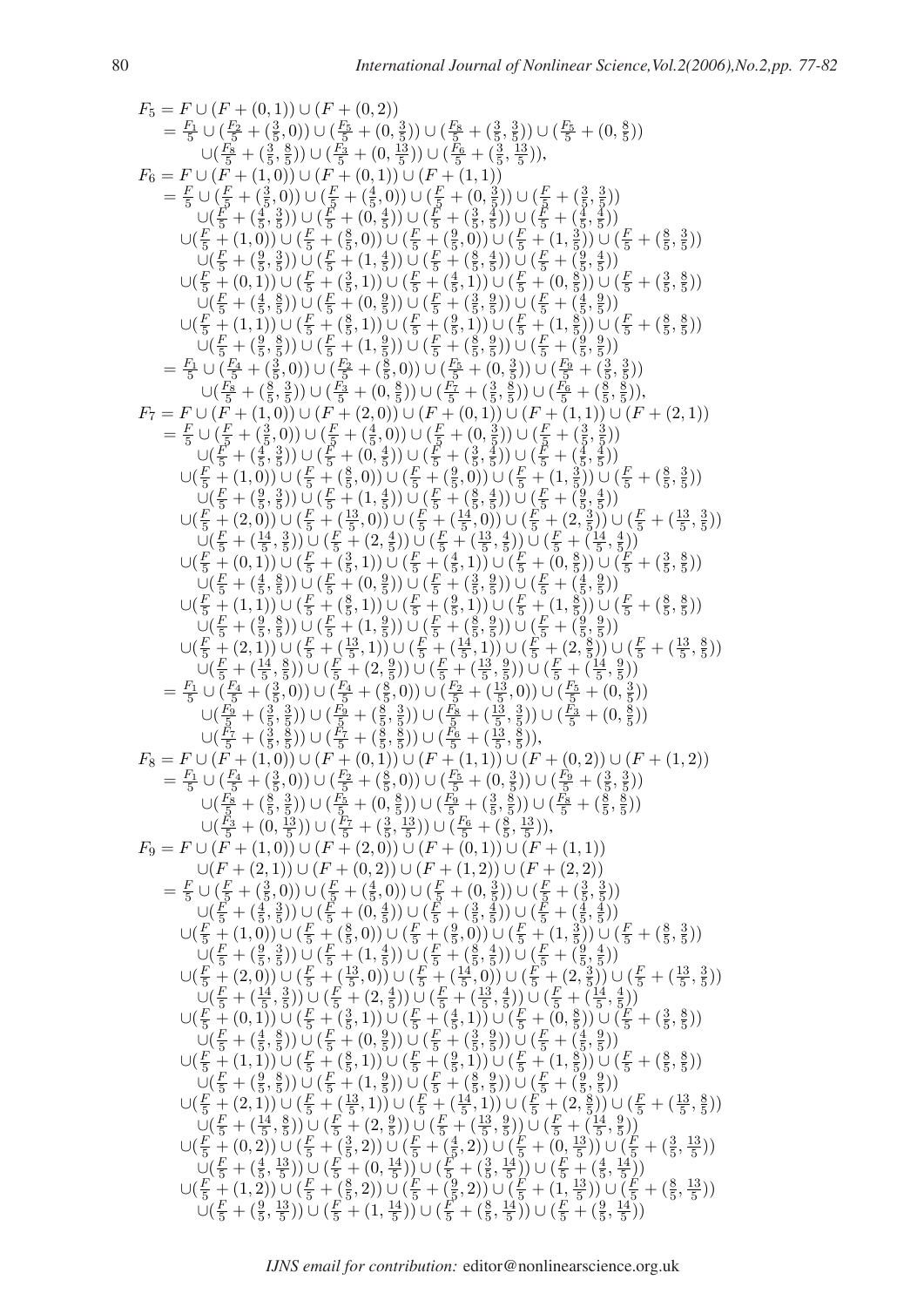$$
\bigcup (\frac{F}{5} + (2, 2)) \cup (\frac{F}{5} + (\frac{13}{5}, 2)) \cup (\frac{F}{5} + (\frac{14}{5}, 2)) \cup (\frac{F}{5} + (2, \frac{13}{5})) \cup (\frac{F}{5} + (\frac{13}{5}, \frac{13}{5}))
$$
\n
$$
\bigcup (\frac{F}{5} + (\frac{14}{5}, \frac{13}{5})) \cup (\frac{F}{5} + (2, \frac{14}{5})) \cup (\frac{F}{5} + (\frac{13}{5}, \frac{14}{5})) \cup (\frac{F}{5} + (\frac{14}{5}, \frac{14}{5}))
$$
\n
$$
= \frac{F_1}{5} \cup (\frac{F_4}{5} + (\frac{3}{5}, 0)) \cup (\frac{F_4}{5} + (\frac{8}{5}, 0)) \cup (\frac{F_2}{5} + (\frac{13}{5}, 0)) \cup (\frac{F_5}{5} + (0, \frac{3}{5}))
$$
\n
$$
\bigcup (\frac{F_9}{5} + (\frac{3}{5}, \frac{3}{5})) \cup (\frac{F_9}{5} + (\frac{8}{5}, \frac{3}{5})) \cup (\frac{F_8}{5} + (\frac{13}{5}, \frac{3}{5})) \cup (\frac{F_8}{5} + (0, \frac{8}{5}))
$$
\n
$$
\bigcup (\frac{F_9}{5} + (\frac{3}{5}, \frac{8}{5})) \cup (\frac{F_9}{5} + (\frac{8}{5}, \frac{8}{5})) \cup (\frac{F_8}{5} + (\frac{13}{5}, \frac{8}{5})) \cup (\frac{F_3}{5} + (0, \frac{13}{5}))
$$
\n
$$
\bigcup (\frac{F_7}{5} + (\frac{3}{5}, \frac{13}{5})) \bigcup (\frac{F_7}{5} + (\frac{8}{5}, \frac{13}{5})) \cup (\frac{F_7}{5} + (\frac{13}{5}, \frac{13}{5}))
$$

For  $E$ , we consider the corresponding sets

 $E_1 = E$ ,  $E_2 = E \cup (E + (2,0)),$  $E_3 = E \cup (E + (0, 2)).$  $E_4 = E \cup (E + (2,0)) \cup (E + (4,0)),$  $E_5 = E \cup (E + (0, 2)) \cup (E + (0, 4)),$  $E_6 = E \cup (E + (2,0)) \cup (E + (0,2)) \cup (E + (2,2)),$  $E_7 = E \cup (E + (2,0)) \cup (E + (4,0)) \cup (E + (0,2)) \cup (E + (2,2)) \cup (E + (4,2)),$  $E_8 = E \cup (E + (2,0)) \cup (E + (0,2)) \cup (E + (2,2)) \cup (E + (0,4)) \cup (E + (2,4)),$  $E_9 = E \cup (E + (2,0)) \cup (E + (4,0)) \cup (E + (0,2)) \cup (E + (2,2))$  $\bigcup (E + (4, 2)) \cup (E + (0, 4)) \cup (E + (2, 4)) \cup (E + (4, 4)).$ From  $f_i(x) = \frac{x}{5} + b_i$ ,  $i = 1, 2, \dots, 9$ , we can similarly obtain that  $E_1 = \frac{E_1}{5} \cup (\frac{E_2}{5} + (\frac{2}{5}, 0)) \cup (\frac{E_3}{5} + (0, \frac{2}{5}))$  $(\frac{2}{5})$ ) ∪ ( $(\frac{E_6}{5} + (\frac{2}{5}, \frac{2}{5}))$  $(\frac{2}{5})),$  $E_2 = \left(\frac{E_1}{5} + (2,0)\right) \cup \left(\frac{E_4}{5}\right) \cup \left(\frac{E_2}{5} + (\frac{12}{5},0)\right) \cup \left(\frac{E_3}{5} + (2,\frac{2}{5})\right)$  $(\frac{2}{5})) \cup (\frac{E_7}{5} + (0, \frac{2}{5}))$  $(\frac{2}{5})$ ) ∪ ( $\frac{E_6}{5}$  + ( $\frac{12}{5}, \frac{2}{5}$  $(\frac{2}{5})),$  $E_3 = (\frac{E_1}{5} + (0,2)) \cup (\frac{E_2}{5} + (\frac{2}{5},2)) \cup (\frac{E_5}{5}) \cup (\frac{E_8}{5} + (\frac{2}{5},0) \cup (\frac{E_3}{5} + (0,\frac{12}{5}))$  $\frac{12}{5})$ ) ∪ ( $\frac{E_6}{5}$  + ( $\frac{2}{5}$ ,  $\frac{12}{5}$  $(\frac{12}{5})$ ),  $E_4 = \left(\frac{E_1}{5} + (4,0)\right) \cup \left(\frac{E_4}{5}\right) \cup \left(\frac{E_4}{5} + (2,0)\right) \cup \left(\frac{E_2}{5} + (\frac{22}{5},0)\right) \cup \left(\frac{E_3}{5} + (4,\frac{2}{5})\right)$  $(\frac{2}{5})$  $\cup (\frac{E_7}{5} + (0, \frac{2}{5})) \cup (\frac{E_7}{5} + (2, \frac{2}{5})) \cup (\frac{E_6}{5} + (\frac{22}{5}, \frac{2}{5})),$  $E_5 = (\frac{E_1}{5} + (0,4)) \cup (\frac{E_2}{5} + (\frac{2}{5},4)) \cup (\frac{E_5}{5}) \cup (\frac{E_8}{5} + (\frac{2}{5},0)) \cup (\frac{E_5}{5} + (0,2))$  $\cup (\frac{E_8}{5} + (\frac{2}{5}, 2)) \cup (\frac{E_3}{5} + (0, \frac{22}{5}))$  $(\frac{22}{5})$ ) ∪ ( $\frac{E_6}{5}$  + ( $\frac{2}{5}$ ,  $\frac{22}{5}$  $(\frac{22}{5})),$  $E_6 = (\frac{E_1}{5} + (2,2)) \cup (\frac{E_4}{5} + (2,0)) \cup (\frac{E_2}{5} + (\frac{12}{5},2)) \cup (\frac{E_5}{5} + (0,2)) \cup (\frac{E_9}{5})$  $\cup (\frac{E_8}{5} + (\frac{2}{5}, 2)) \cup (\frac{E_3}{5} + (2, \frac{12}{5})$  $(\frac{12}{5})$ ) ∪ ( $\frac{E_7}{5}$  + (2,  $\frac{2}{5}$ )  $(\frac{2}{5})$ ) ∪ ( $(\frac{E_6}{5} + (\frac{12}{5}, \frac{12}{5}))$  $(\frac{12}{5})$ ),  $E_7 = (\frac{E_1}{5} + (4,2)) \cup (\frac{E_4}{5} + (4,0)) \cup (\frac{E_4}{5} + (2,2)) \cup (\frac{E_2}{5} + (\frac{22}{5},2)) \cup (\frac{E_5}{5})$ ∪( $\frac{E_9}{5}$  + (2, 0)) ∪ ( $\frac{E_9}{5}$  + (0, 2)) ∪ ( $\frac{E_8}{5}$  + ( $\frac{2}{5}$ , 0)) ∪ ( $\frac{E_3}{5}$  + (4,  $\frac{12}{5}$  $(\frac{12}{5})$  $\cup (\frac{E_7}{5} + (4, \frac{2}{5})$  $(\frac{2}{5})\big)\cup(\frac{E_7}{5}+(2,\frac{12}{5})$  $\left(\frac{12}{5}\right)\right)\cup\left(\frac{E_6}{5}+\left(\frac{22}{5},\frac{12}{5}\right)\right)$  $(\frac{12}{5})),$  $E_8 = \left(\frac{E_1}{5} + (2,4)\right) \cup \left(\frac{E_4}{5}\right) \cup \left(\frac{E_2}{5} + (\frac{12}{5},4)\right) \cup \left(\frac{E_5}{5} + (2,2)\right) \cup \left(\frac{E_9}{5} + (2,0)\right)$  $\bigcup (\frac{E_8}{5} + (\frac{12}{5}, 2)) \cup (\frac{E_5}{5} + (0, 4)) \cup (\frac{E_9}{5} + (0, 2)) \cup (\frac{E_8}{5} + (\frac{2}{5}, 4))$  $\cup (\frac{E_3}{5} + (2, \frac{22}{5})$  $(\frac{22}{5})) \cup (\frac{E_7}{5} + (0, \frac{2}{5}))$  $(\frac{2}{5})$ ) ∪ ( $\frac{E_6}{5}$  + ( $\frac{12}{5}$ ,  $\frac{22}{5}$  $(\frac{22}{5})),$  $E_9 = (\frac{E_1}{5} + (4,4)) \cup (\frac{E_4}{5} + (2,0)) \cup (\frac{E_4}{5} + (0,2)) \cup (\frac{E_2}{5} + (\frac{22}{5},4)) \cup (\frac{E_5}{5})$  $\bigcup (\frac{E_9}{5} + (4,0)) \cup (\frac{E_9}{5} + (0,4)) \cup (\frac{E_8}{5} + (\frac{2}{5},0)) \cup (\frac{E_5}{5} + (2,2))$  $\bigcup (\frac{E_9}{5} + (4,2)) \cup (\frac{E_9}{5} + (2,4)) \cup (\frac{E_8}{5} + (\frac{12}{5},2)) \cup (\frac{E_3}{5} + (4,\frac{22}{5}))$  $\frac{22}{5})$  $\cup (\frac{E_7}{5} + (2, \frac{2}{5})$  $(\frac{2}{5})\big)\cup(\frac{E_7}{5}+(0,\frac{12}{5})$  $\left(\frac{12}{5}\right)\right)\cup\left(\frac{E_6}{5}+\left(\frac{22}{5},\frac{22}{5}\right)\right)$  $(\frac{22}{5})$ ).

It is easy to see that both  ${F_i}_{i=1}^9$  and  ${E_i}_{i=1}^9$  are dust-like. Since the base graphs coincide and all the similitudes have ratio  $\frac{1}{5}$ , Theorem 2.1 shows that  $E_1 \simeq F_1$ , i.e.,  $E \simeq F$ .  $\Box$ 

#### 4 Conclusion

In this paper, we mainly study the Lipschitz equivalence of two Sierpinski gaskets. In section 1, we recall the definition of Lipschitz equivalence of two sets and introduce some known results about this subject. In section 2, we recall the definition of graph-directed sets and related results which play an important role in Theorem 3.2. Our main work of this paper is to study the Lipschitz equivalence of two Sierpinski gaskets with the same ratios. The main result is given in Theorem 3.2.